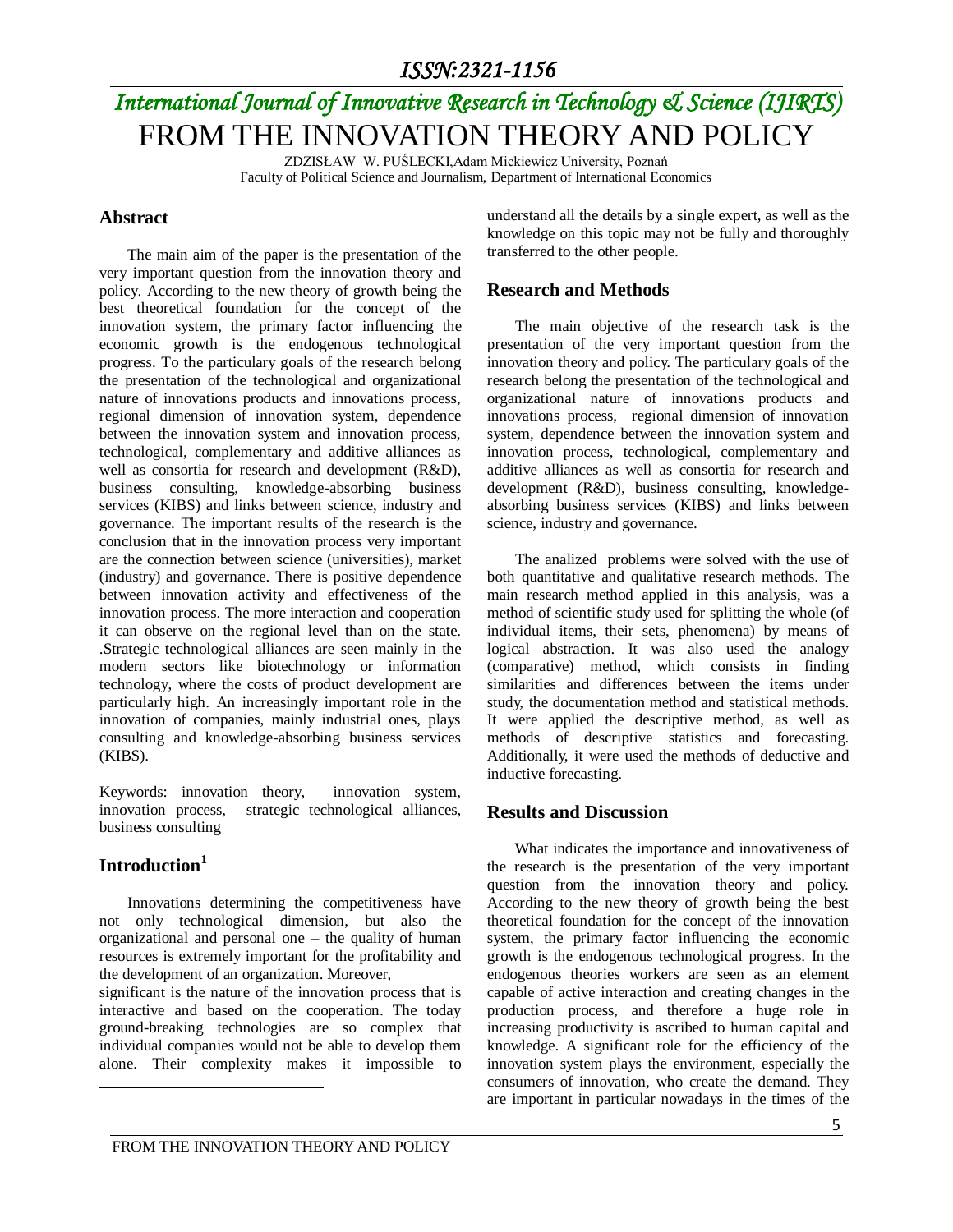# *International Journal of Innovative Research in Technology & Science (IJIRTS)*

market-driven economy. Companies monitoring the tastes of consumers, create new needs through innovations. Also important for the efficiency of the innovation system is the infrastructure of the environment, meaning the legislation, and in particular the protection of intellectual property rights as well as the systems of education, financing and transport. Companies are a critical element in the innovation system, and their health determines the competitiveness of countries and social well-being. Knowledge is the primary factor in determining productivity.

 The technological change must take into account the diversity of products, processes, economic entities and institutions. The interdependence of these different actors will be important, i.e. it must relate more to the system than individual units. From the perspective of the theory of growth based on the endogenous technological progress, the efficient innovation system – distributing knowledge, meaning accelerating the learning processes in the economy, will stimulate a higher general level of the particular economic development. The concept of the innovation system emphasizes the cooperation as well as the flow of technology and information and various relationships and interactions between individual elements as a condition conducive to the success of the innovation process.

The research into the innovations in companies demonstrate that there is much more interaction and cooperation among the elements of the innovation system that occurs at the level of the region than the country. This results in the emphasis in recent years to research the potential and the regional innovation systems. In response to the need and assuming greater efficiency of the actions taken nearer to the entities, most regions that possess their own local authorities creates their own policy and proinnovation strategy.

 Companies and other innovation system actors can be linked in the innovation process in many ways. The basic traditional method are the transactional links based on the market. However, the increasingly frequent are non-market links, which are manifested in the cooperation agreements concerning joint research and development and innovation activity. The cooperation between the partners in the economic process and particularly the innovative one shows increasingly popular concepts of networks and clusters, industrial districts and innovation systems, among both researchers and politicians.

 Strategic technological alliances are seen in the modern sectors like biotechnology or information technology, where the costs of product development are particularly high. In the case of such new sectors, where knowledge is non-standard, the source of innovation is the network and not individual companies. Very important in these companies is the learning process, the faster it is the larger is the participation in networks of cooperation (access to knowledge), and the larger are the company's ability to use this knowledge and create on its basis (absorption capacity). Enabling a network of cooperation is a fundamental development strategy, for example for biotechnological companies. The alliances are developing quickly also in the services sector in areas such as banking, insurance and air transport.

 For companies of one industry, which compete at the same product market, it is possible that cooperation on the R&D will decrease the private R&D, as the higher expenses of a given company will mean the lower potential profits, and hence the participation in the consortium could reduce the motivation to intensify its R&D. In the case of consortia with the participation of the government, however, regarding usually companies from different sectors, the cooperation on R&D will reduce the competition in the market of the final product, and therefore can stimulate larger private R&D.

 An increasingly important role in the innovation of companies, plays consulting and knowledge-absorbing business services (KIBS). These are commercial companies that operate around the field of science and industry, and can be regarded as knowledge brokers. They also introduce innovations themselves and they are the main source of innovations in the services sector. KIBS is often a hightechnology service companies. Knowledgeabsorbing business services are companies providing the services of high intellectual value added to other companies.

 An efficient innovation system introducing innovation and competitiveness of companies must have the proper linkages between science, industry and governance. The national policy can affect the science sector more than companies, so stronger links between science, industry and governance can be inspired by the reform of the educational system.

### **Technological and Organizational Nature of Innovations Products and Innovations Process**

In the most general view, innovations are the new solutions, models or designs which have economical meaning. The concept of innovation is a complex and heterogeneous one. Innovations may apply both to products, i.e. the results of the activities of a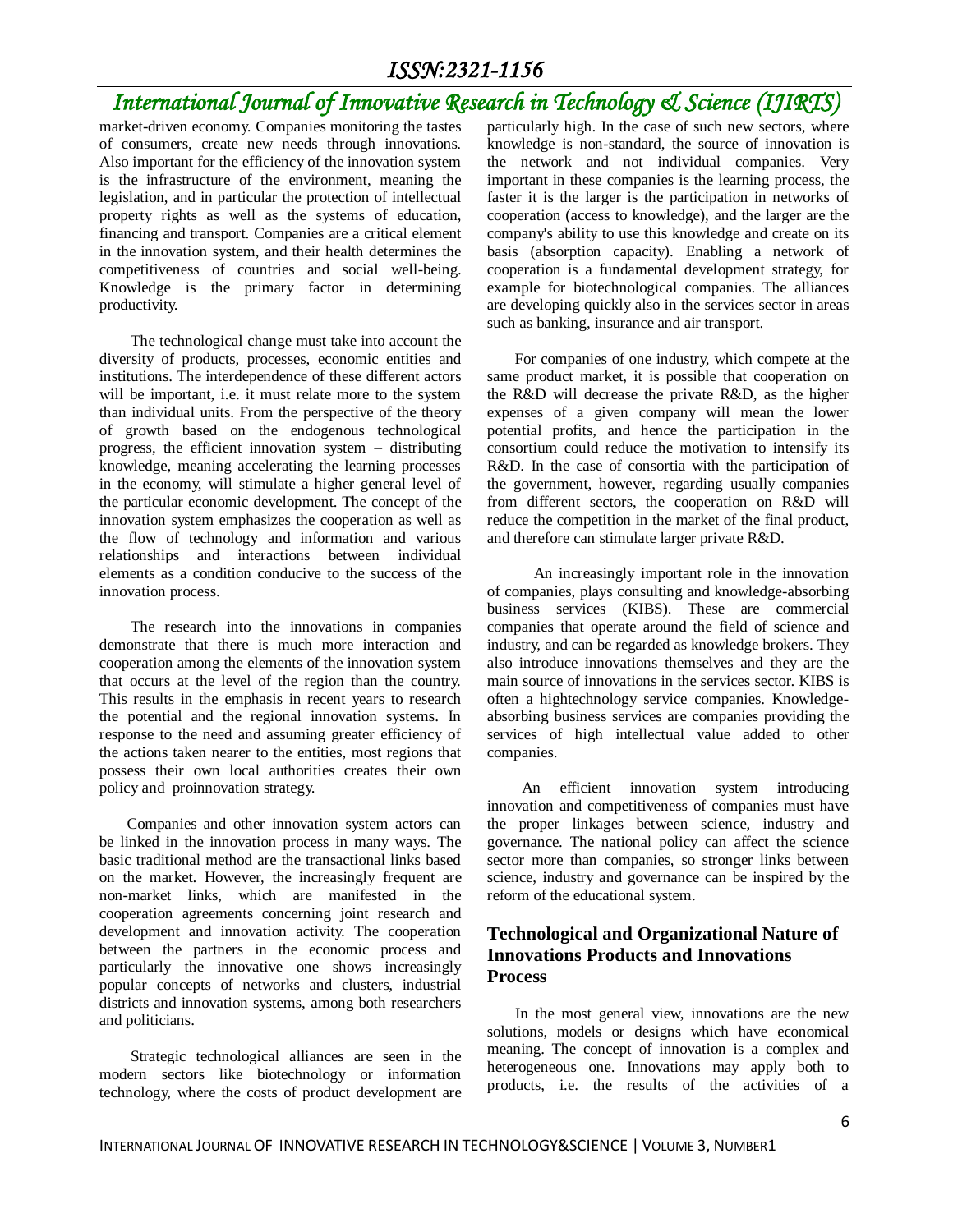## *International Journal of Innovative Research in Technology & Science (IJIRTS)*

manufacturing company, and to the methods of production, i.e. the manufacturing process. This leads to distinguishing between product innovations (regarding goods and services) and process innovations, which may be of a technological or organizational nature.

 Some product innovations are transformed into the process innovations within their "second incarnation". This applies only to investment products, not those intended for direct consumption. For instance, an industrial robot is a product when it is being produced, and a process, when it is used in the manufacturing process. Product and process innovation are closely related to each other in many other ways. In the presented division, only goods and technological processes are the ", material" kind of innovation. Innovations concerning the organizational processes and the services are regarded non-material innovations [1]. Most significant to the changes in the structure of the production process and product innovations and process innovations as an essential condition for the competitiveness of companies, regardless of the country, sector or region [2].

 Companies, by introducing to the market new products and services, change and respond to the needs of customers, while providing themselves with the profits and existence. Innovations are not always based on the research activities of particular companies, but rather on the technology created by others. Moreover, with the high both risk and cost of the research and development process more and more entities decide to cooperate in this regard. The linear model of innovations regarding the innovation process as a static process with successive phases: 1) research, 2) development, 3) design, tools, 4) manufacturing, 5) marketing, very rarely appears to be useful.

 The modern approach to innovation, namely the socalled chain model, underlines the complexity of the innovation process and the uncertainty of its results, which increase often the need to return to the earlier stages. The chain model shows at the same time that applied research may lead to fundamental discoveries, which means that innovation of companies depends on the quality of relations between others companies that generate knowledge and innovation in the economy. It has been seen in the concept of an innovation system that translates the observations of nonlinearity and the chainlike nature of innovation process into the functioning of the economy, development of which depends on the generated innovations [3].

 According to this concept, the economy is not only the institutions which create it (meaning entities), but also the results of synergies, which arise as a result of mutual cooperation. Therefore, apart from the institutions that generate knowledge and innovation (companies), the research-and-development sphere or intermediaries in the transfer of innovation in the concept that sees the importance of different interactions that occur between them. The innovation system consists therefore of institutions and relations between them, thanks to which the particular economy creates an efficient mechanism for the distribution of knowledge with a view to its further processing.

 Important for the efficiency of the innovation system is the infrastructure of the environment [4], meaning the legislation, and in particular the protection of intellectual property rights as well as the systems of education, financing and transport. A key feature of the systems is the historically established culture and the accumulation of knowledge and experience making their character unique. Moreover, for the efficiency of the innovation system as distributing knowledge, its openness to influences and knowledge from other systems and the interactions with them [5].

An efficient system also has to be fully developed, i.e. it should not be missing any needed elements. The system will be the system if its entities are linked, because the system is a ordered arrangement of elements, between which there are certain relationships which constitute a whole. Such a system will be as strong as its weakest link.

Companies are a critical element in the innovation system, and their health determines the competitiveness of countries and social well-being. In the view of the new theory of economic growth developed by such researchers as Kenneth Arrow, Paul Romer and Robert Lucas, knowledge is the primary factor in determining productivity. According to the new theory of growth being the best theoretical foundation for the concept of the innovation system, the primary factor influencing the economic growth is the endogenous technical progress. In the endogenous theories workers are seen as an element capable of active interaction and creating changes in the production process, and therefore a huge role in increasing productivity is ascribed to human capital and knowledge.

 P. Romer has enabled the analysis of learning process, noticing that thanks to the gained external benefits from it, the knowledge inspired by private investments becomes publicly available. In addition, the latest examining of endogenous progress assumes that it is the result of investments by companies in the work of R&D. As Carlsson reckons every theory that is trying to endogenize the technological change must take into account the diversity of products, processes, economic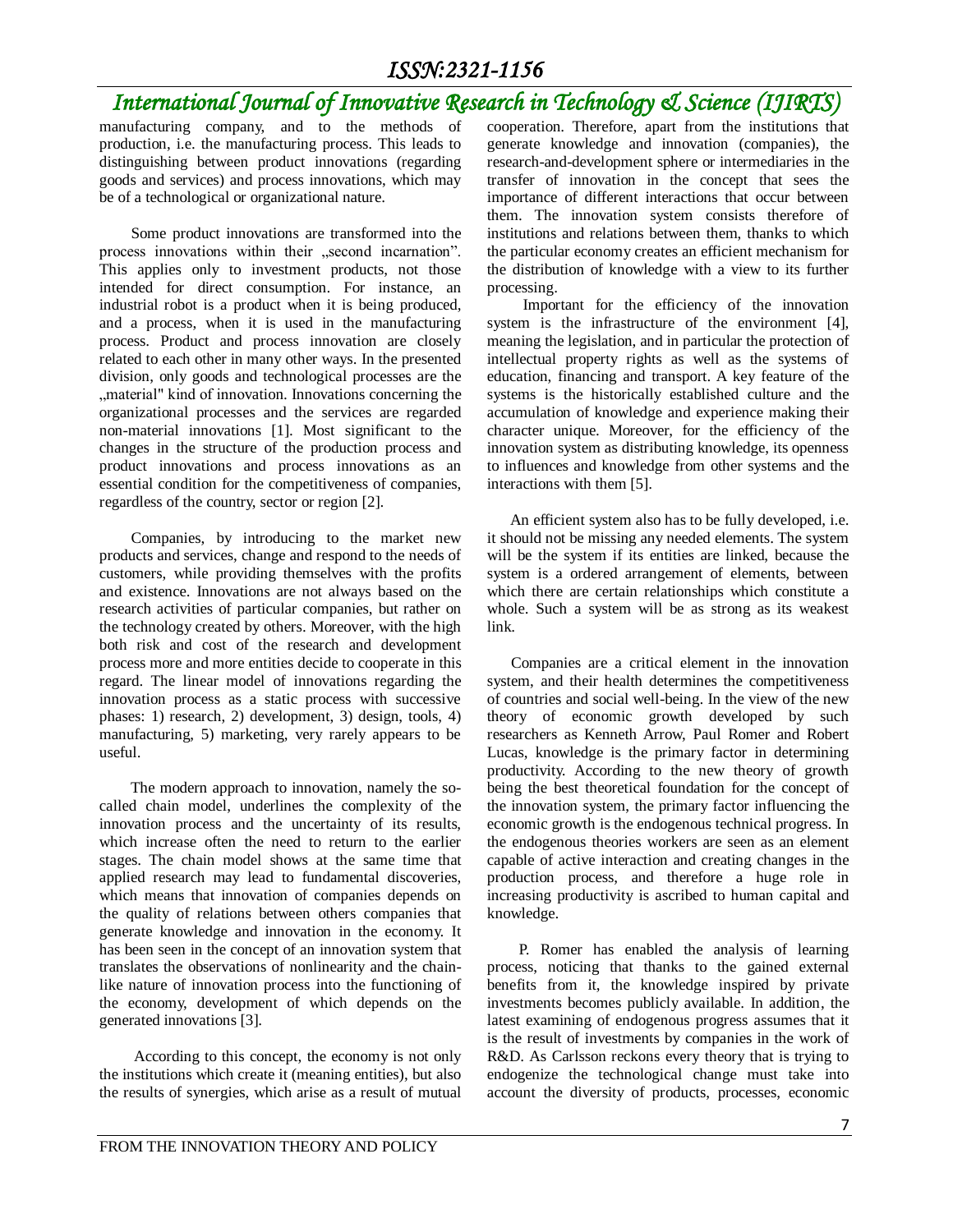# *International Journal of Innovative Research in Technology & Science (IJIRTS)*

entities and institutions. In addition, the interdependence of these different actors will be important, i.e. it must relate more to the system than individual units. From the perspective of the theory of growth based on the endogenous technological progress, the efficient innovation system – distributing knowledge, meaning accelerating the learning processes in the economy, will stimulate a higher general level of the particular economic development [6].

 The concept of the innovation system emphasizes the cooperation as well as the flow of technology and information and various relationships and interactions between individual elements as a condition conducive to the success of the innovation process. OECD gives, among others, the following definitions of innovation systems derived from analyses on national innovation systems:

 - the network of public and private sector, whose activities and interrelations initiate, import, modify and expand new technologies;

- the group of institutions which both together and individually contribute to the development and diffusion of new technologies, and creates a skeleton, within which the governments formulate and implement the policies influencing the innovation process; the system of interconnected institutions that create, store and transfer knowledge, skills and tools that define new technologies.

In the broader view, the innovation system consists of the following elements:

1. The institutions that generate knowledge and innovation:

- companies;
- institutions intermediary in the transfer of technology, knowledge-absorbing round-the-business services (KIBS),
- public education and the area of research: universities and scientific institutes (public, private),
- public authority to the extent of how the research inspire and introduce innovation.
	- 2. The channels of knowledge transfer: interactions and interdependencies between the institutions:
- direct innovative relationships imply the direct activity in the research and development area or cooperation for a specific innovation:

• interactions between companies – the vertical and horizontal linkages: the joint creation of new knowledge, applied research and experimental development - cooperation in the field of R&D, shared patents, joint publications; interactions with the KIBS; interactions within the company – between different departments and stages of the innovation process,

• the interactions between companies and the public area of R&D, i.e. The world of science and the intermediary institutions – joint patents, research, publications, etc.,

 indirect innovative relationships – less associated with a particular innovation, and increasing overall innovation potential of companies, can replace the work of R&D:

• the market diffusion of technology, i.e. the acquisition of technology identified as machinery, buying external knowledge/knowhow,

• mobility of workers and transfer the so-called tacit knowledge i.e. the hidden, non-material knowledge resulting from the experience and learning process, identified as employees,

- other: interactions with the environment.
- 3. Environment:
- the market the demand for innovation,
- the public authorities and their policies legislation: the protection of intellectual rights, pro-innovative policy etc.,
- a system of employees education (system of learning and training),
- $-$  the infrastructure for innovation  $-$  the financial, communication, transport system in the particular region.

4. Characteristics

- openness relations also with innovation centres and the knowledge from the outside of that system,
- a behavioural culture at a company level, the attitudes of public authorities, local community – the institutions characteristics resulting from the "roots" in the given environment, historically formed specificity of a given system,
- completeness the presence of all necessary elements.

 Innovation systems are tested at various levels. The majority of analyses are conducted on national innovation systems, since it is considered that the characteristics distinctive to individual nations most affect the distinctness of the innovation process in companies: the type and number of institutions and their behaviour [7].

### **Regional Dimension of Innovation System**

The research into the innovations in companies conducted in the Community Innovation Survey I in the countries of the European Union have demonstrated that there is much more interaction and cooperation among the elements of the innovation system that occurs at the level of the region than the country [8]. This results in the emphasis in recent years to research the potential and the regional innovation systems [9]. In response to the need and assuming greater efficiency of the actions taken nearer to the entities, most regions that possess their own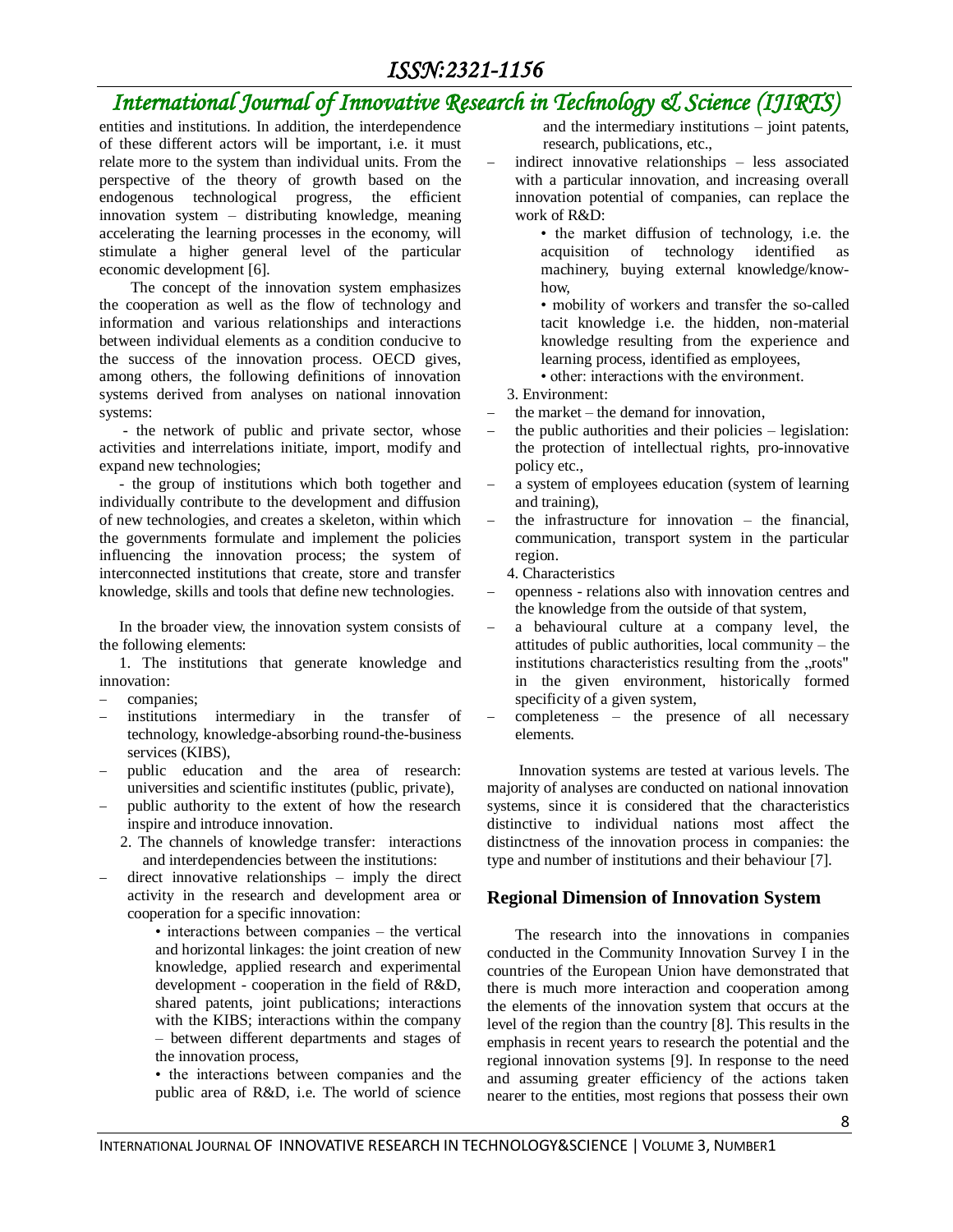# *International Journal of Innovative Research in Technology & Science (IJIRTS)*

local authorities creates their own policy and proinnovation strategy. The reflection of the importance of the regional level for the innovation process are the European Union programs supporting the creation of regional innovation strategies – RIS, regional initiatives for the innovation and technology transfer – RITTS, and similar national programmes as e.g. InnoRegio in Germany [10].

The criteria and the concepts for regionalization are quite complex. In the foreground there is an option subscribed to egalitarianism, i.e. the standardization as opposed to very far-reaching diversity. Diversity mainly concerns economic functions and cultural identity but not the level of income and living conditions of the population. The frequently asked question is how to use the given area or territory by industry, how to organize the economic space? The founder of the theory of international factorial exchange B. Ohlin noted that the location theory is more extensive than the theory of international trade [11]*.* As a result, a great part of the theory of international trade may be used in the theory of the location where some of its aspects are very useful [12]. An important characteristic of the European regions is also a high degree of innovation.

The regionalization is to extract the spatial units of relatively homogeneous characteristics (geographical, demographic, cultural, economic) in order to ensure the proper growth pace for regions by giving them a specific amount of self-control. This causes a problem of the content-relation nature of the topics under the freedom of decision-making. Among the regions that are weak and strong, crucial and peripheral, stagnant and developing, we distinguish border regions called also the cross-border regions. Their particularity is that are situated along the borders separating adjacent two or more countries.

Favouring the broad development of the cross-border cooperation and using also the Euro-regional institutions, it has become necessary to ensure the expansion and modernization of cooperative relations and communication centres located in the border regions with the rest of the country. This should affect the extension of the benefits of cross-border cooperation to areas situated in the centre of the country, the support of this cooperation by the centres of science and innovation that are located next to the border regions, and eliminate the threats of "periphery location" in the new layout, after elimination the function of the border line as dividing the countries.

The undoubted impact on the development of crossborder cooperation have also transnational corporations. They create new jobs and generate technical and organizational progress. In the face of the increasing globalization of the world economy, their role in the border regions, where there are no customs and non-tariff barriers, will increase. Transnational corporations are at the same time carrying globalization, and the latter fosters their worldwide expansion. On the other hand, in view of the processes of globalization, the role of regional cooperation will increase [13]. In the future corporatism and regionalism may become the dominating factors in the development of the world economy.

### **Dependence between Innovation System and Innovation Process**

The concept of the innovation system is a comprehensive look at the innovation process. Fumio Kodama points out that the existing categories of innovation and the measurements still do not cover all types of innovation. After Charles Freeman [14], he distinguishes, besides radical and improving innovations, other kinds of technological change like the change of the technological system and techno-economic paradigm. The existing categories of innovation are not exhaustive, especially in the conditions of the modern economy, with the computer revolution as its integral element. In the modern economy, among other things, thanks to the use of computer techniques, the innovation can be realized by combining products and processes held by various companies from various sectors of the economy, as well as businesses and other entities, particularly from the field of research and development. In many industries new economy causes modularity of innovative activity. Innovations – their individual modules, are subcontracted to particular vendors, so that the company achieves flexibility and reduces costs (e.g. large automotive factory). The necessary response to the modularity of economy is a comprehensive approach to the innovation process.

Managers of many successful companies often are ashamed to admit that they cannot understand the reasons for the success of their corporations. Usually however, these are companies largely based on a variety of networks. In the case of the complex technology, a network includes a dozen of companies and different governmental agencies and organizations of the nonprofit sector, such as universities. In addition, such a network, integrating various skills, must not be static. Innovative networks are continually evolving. Similarly, particular elements are still subject to common learning process. Often cited here as an example is Japan, where companies can effectively implement complex technologies. The factors of success that are mentioned here is the participation of the government in the innovation process – the support from his part and the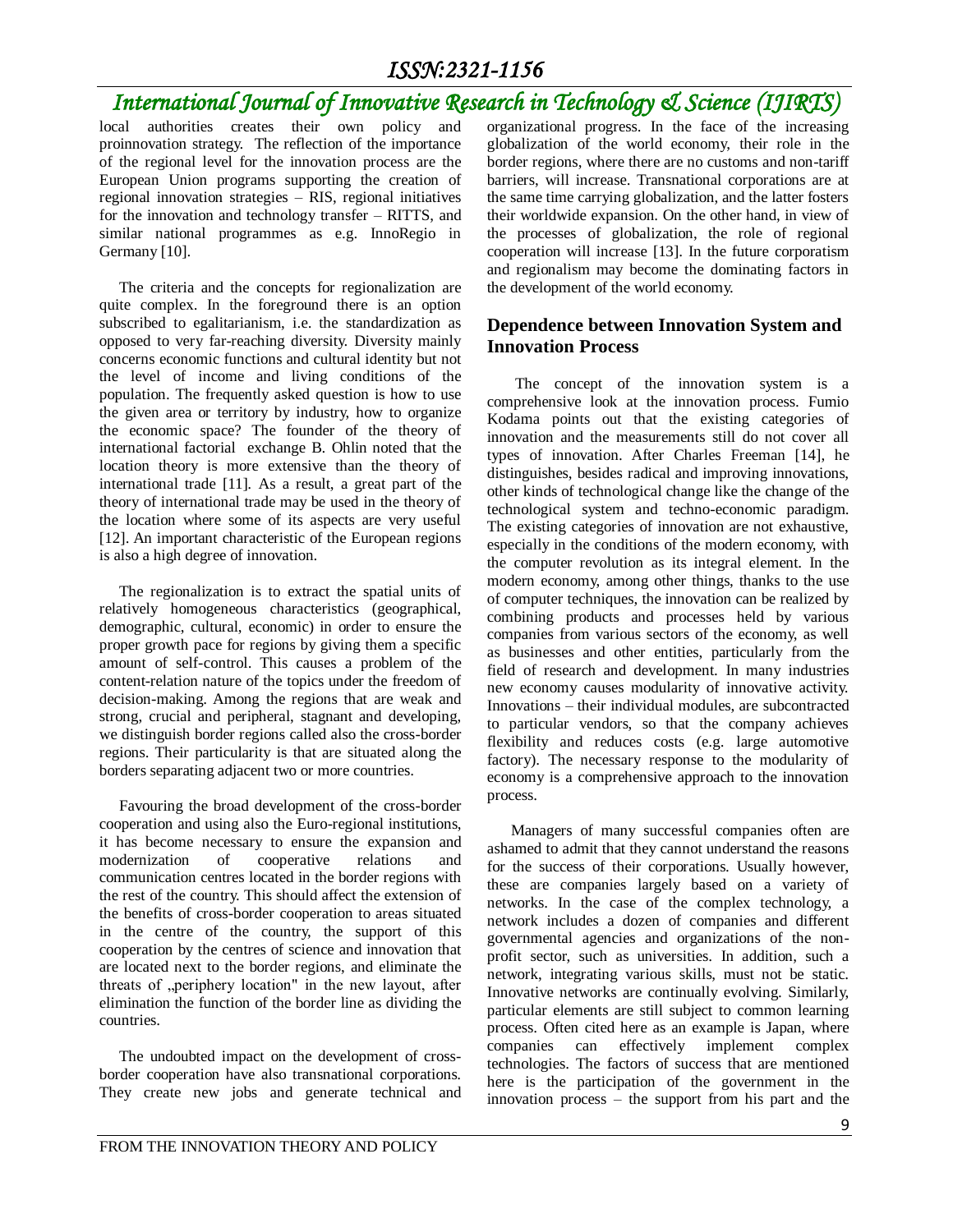# *International Journal of Innovative Research in Technology & Science (IJIRTS)*

specific culture which fosters cooperation, trust and building innovation on non-material knowledge.

The new nature of the innovation process makes it necessary to adapt not only to its standards of measurement, but also the law. For example, in the United States of America in the 1980s. the antimonopolistic law was changed so as to enable the creation of consortia of research and development between companies. In a later period it appeared that companies must obtain a permit for a consortium, if it relates to companies from the same industry. In the European Community in 1985 there was introduced a block exclusion from the article 85 of the Treaty of Rome setting out the rules of competition law for certain categories of consortia of research and development.

The concept of the innovation system is a comprehensive way to view the innovation process. It draws attention both on the institutional aspects – the need to bring other institutions supporting the innovation process of companies, but especially on the relations between companies and those institutions, as well as between companies. The interactions between companies and institutions shall mean their mutual openness and knowledge about the generated innovations, which will enable a more rapid diffusion of knowledge and innovation in the economy and social system to adapt more rapidly to technological change [15].

Many studies point at the positive relationship between cooperation and innovation and competitiveness of businesses. In Canada on average 1/3 of the industrial companies participates in the various agreements for cooperation. A greater percentage of cooperating companies is among large companies  $-37.2%$  than the small and medium-sized companies -28,3%. At the same time, among large companies there are more innovative companies (89,6 %) than the average for the entire industrial sector is (82.3%) [16]. The cooperation is of crucial importance for an increase in creativity and innovation in the UK. From the research based on the internet survey conducted by the Confederation of British Industry (CBI) in the year 2000 it appears that 75% of 350 companies surveyed co-operated with other companies, researchers, consultants, research institutes or private research companies over the last 3 years (2000- 2003) [17].

Companies and other innovation system actors can be linked in the innovation process in many ways. The basic traditional method are the transactional links based on the market. However, the increasingly frequent are nonmarket links, which are manifested in the cooperation agreements concerning joint research and development and innovation activity. There are agreements between companies – both horizontal and vertical, as well as agreements between companies and public sphere of research and development, which are non-market players. The agreement may take various forms – formal or informal, occasional or long-term, may have a different geographical scope, may be of two or more partners, and the partners can be of various sort. The agreement may be unilateral – when one entity complements with their resources another, or bilateral – mutual. The cooperation between the partners in the economic process and particularly the innovative one shows increasingly popular concepts of networks and clusters and innovation systems, among both researchers and politicians [18].

 Science and innovation are key factors that will help Europe to move towards smart, sustainable, inclusive growth, and along the way to tackle its pressing societal challenges. But Europe suffers from a number of critical weaknesses in its science and innovation system which contribute to the above problem. The key driver of the problems is Europe's structural innovation gap: compared to its competitors, Europe's patenting performance is weak and it lags behind in developing new products, new processes and new services. To boost productivity and growth, it is critically important to generate breakthrough technologies and translate them into new products, processes and services. Europe has taken an early technological lead in many key technology areas, but in the face of growing competition its advantage is tenuous, and has not translated into an innovative and competitive lead. A timely and targeted European policy is needed for bridging the "valley of death" if Europe is to remain competitive [19].

 This key driver is underpinned by the following structural problem drivers:

- Insufficient contribution of research and innovation to tackling societal challenges
- Insufficient technological leadership and innovation capability of firms
- The need to strengthen the science base
- Insufficient cross-border coordination.

The EU recognizes the urgency of the situation, and is responding with new policy strategies. Europe 2020 and the Innovation Union initiative have clearly signalled the EU's intention to rise to the challenge. Europe 2020 focuses on achieving smart growth, while the Innovation Union sets out measures to contribute to this aim, including increasing investment, refocusing R&D and innovation policy on major societal challenges, and strengthening the links from frontier research right through to commercialisation. In addition, the European Council has market for knowledge, research and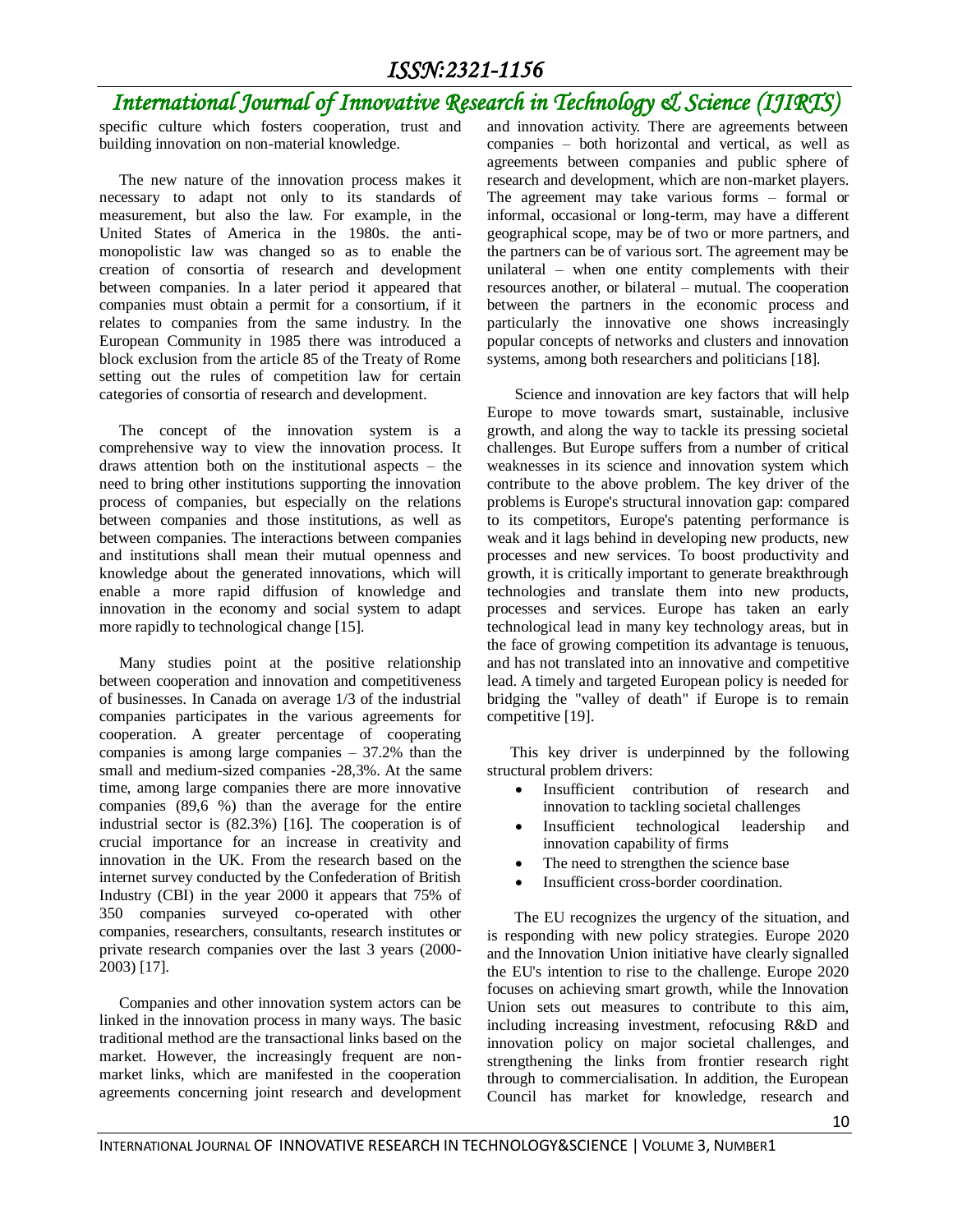# *International Journal of Innovative Research in Technology & Science (IJIRTS)*

innovation, which will require both funding and nonfunding measures. A key challenge for the EU in implementing its strategy will be to build a nextgeneration expenditure programme which matches this level of ambition in both its budget and its aspirations [20].

### **Technological, Complementary and Additive Alliances as well as Consortia for Research and Development (R&D)**

The basic type of relation analyzed in the case of research on the innovative systems are links between companies. According to the recommendations of the OECD, referring to the examination of national innovation systems, they includes technical cooperation between companies and more informal interactions. Strategic technological alliances are seen mainly in the modern sectors like biotechnology or information technology, where the costs of product development are particularly high. In the case of such new sectors, where knowledge is non-standard, the source of innovation is the network and not individual companies. Very important in these companies is the learning process, the faster it is the larger is the participation in networks of cooperation (access to knowledge), and the larger are the company's ability to use this knowledge and create on its basis (absorption capacity). Enabling a network of cooperation is a fundamental development strategy, for example for biotechnological companies investigated by Powell.

 Agreements may be unilateral – when one of the companies with their resources complements the resources of the other or partnership-like – twin-sided. Another division of strategic alliances for innovation are the complementary, production and additive alliances[21]. Complementary alliances include connecting companies with different core competencies and market shares. There are present, for example, when one company creates a product whose sale may be developed thanks to the competence of the second. Into the production alliances go companies wishing to achieve benefit in the manufacture of a component or implementation of a separate phase of the production process. Then these components are integrated into the production of each of the partners, as well as sold on the market.

 Additive alliance link partners producing and selling the product together. In contrast to the complementary alliances contributions of partners are similar. The purpose of alliances is to reduce the cost of research and development. The market gets one product. Strategic alliances are established mostly in the technologically

advanced sectors like microelectronics, aerospace, automotive, telecommunications, production of new materials and biotechnology [22]. In the new sectors it is often necessary for innovation to combine the flexibility and initiative of small businesses and large engineering and marketing capabilities, as well as cooperation with the sphere of scientific research projects and governmental agendas. The studies carried out within the framework of the Community Innovation Survey I (CIS) in 1996 in the European Union has demonstrated, however, that the cooperation agreement regarding innovation concern not only the high-technology sectors. According to the CIS I in the wood and paper industry the innovative companies were also usually parts of a larger network. The R&D agreements were widespread but more popular among large companies: less than 5% of companies employing 50 workers belonged to these agreements, while this was more than 60% of companies employing more than 1000 employees. The main source of business partners was the region  $-48\%$  of companies and the whole country –  $24%$  of companies,  $9%$  of companies had agreements with the companies from other member countries UE. In addition, the alliances are developing quickly in the services sector in areas such as banking, insurance and air transport.

 The study of the effects of research and development consortia in Japan conducted by Sakakibara has shown that the cooperative form of research and development stimulates private expenses of  $R&D$  – on average, in the absence of a consortium, private projects would be roughly at the level of 34% of the realized in case of cooperative R&D. In these consortia the government has the share, which they appoint. The government also determines the total size of the project. The rest is covered by companies. The expenditure of the government, however, are complementary, i.e. they do not replace private. On average, the government finances 53% of the project, while private R&D cover 47%. This means that the creation of a consortium increases private expenditures on average by 34% – in the absence of the consortium, up to 47% of the value of the cooperative project. Such an increase in private expenditure is allocated to the increase in efficiency of R&D, to the effect of putting their R&D on the productivity of R&D of others. In addition, through the cooperation companies are able to internalize the exterior effects arising from the research within the group, and thus maintain their motivation to conduct the research work. Also there appears the effect of learning at the level of the consortium. It means that the cooperative R&D constitute a "forced spreading effect". This effect for the members of the consortium is significantly larger than it would be if there was the absence of cooperation, which is a stimulus for the participants to increase R&D.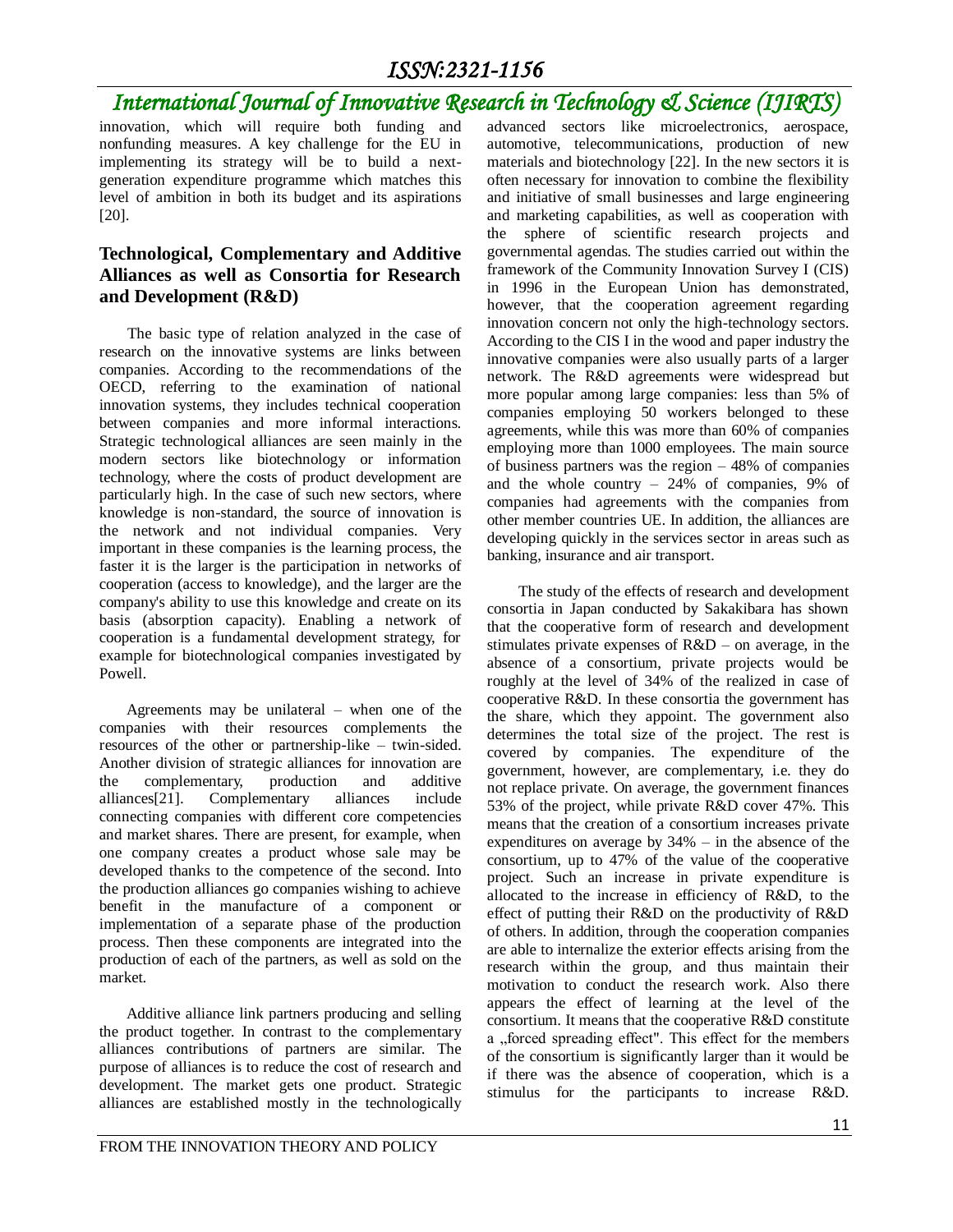# *International Journal of Innovative Research in Technology & Science (IJIRTS)*

Additionally, the collaboration will affect the competition on the product market [23].

#### **Business Consulting, Knowledge-Absorbing Business Service (KIBS) and Links between Science, Industry and Governance**

Consulting and knowledge-absorbing business services (KIBS). have a stronger relationship with the public science than traditional sectors, and the interactions with them foster the innovation among traditional companies. Thus they serve similarly to the public infrastructure that supports innovation, the role of intermediaries between science and industry. Muller and Zenker define knowledge-absorbing business services as companies providing the services of high intellectual value added, mainly to other companies. They distinguish, after Miles, two kinds of KIBS - KIBS I, i.e. the traditional professional services which intensively use new technologies (marketing, advertising, etc.) and KIBS  $II$  – the new KIBS based on technologies (e.g. software and other activities related to the computer industry).

 The activity of KIBS can be represented in terms of a cycle of knowledge covering KIBS and their customers by highlighting the 3 basic steps in the process of production and diffusion of knowledge. 1) the acquisition of new knowledge, 2) the phase of recombination of knowledge 3) the transfer of knowledge to the client. The acquisition of knowledge is based on interaction with customers by teaching during the process of solving customers problems. During the second phase, there is a transformation of knowledge previously gained, partially covering its codification and improvement of the newly created knowledge [24]. To some extent, this allows KIBS to create their own market. At the end the application of knowledge in the form of new and improved services constitutes a partial knowledge transfer to the clients. The diffusion of knowledge is associated with the new possibilities of interaction and the creation of knowledge, so there is a loopback. The importance of KIBS for the innovation system is dualtrack like: direct – through, for example, the innovation of KIBS as new suppliers of knowledge and indirect – for example, through the impact on innovation of companiesclients. The direct relation between companies in the innovation process constitute also the cooperation with the public sphere of scientific and research [25].

 An efficient innovation system introducing innovation and competitiveness of companies must have the proper linkages between science, industry and governance [26]. This requires a change in attitudes of companies to this cooperation as well as the reform of the public sphere of research and development in the

direction of greater adjustment of its research and of the directions and methods of education to the needs of the economy [27]. The scientific and technical policies of the countries moving towards the knowledge based economy favour the linkage between universities, industry and governance, competitive and based on cooperation forms of funding the scientific research, which is to strengthen the functions of learning in supporting and generating innovation. At the same time, the science sector should fall within the network of links with local, regional, national and foreign partners [28]. As a result of such activity the boundaries between institutions shall disappear, and the entire system becomes more dynamic.

#### **Conclusions**

 It must be emphasized that structural reforms are necessary to facilitate adjustment and improve the framework conditions for economic growth. Reforms promoting job creation, investment in innovation, skills and inclusive growth are necessary to tackle the risk of hysteresis and alleviate the negative impact of the world economic crisis on social conditions. A fair distribution of the adjustment burden across society is important for sustained growth. Ultimately, however, a coherent policy mix encompassing both macro-financial and structural policies is indispensable for growth to resume. Hence a determined policy action on all these fronts is necessary to counter the negative dynamics and improve the economic situation in a sustainable manner.

 The important of the research is the conclusion that in the innovation process and technological change very important are the connection between science, market (industry) and government. There is positive dependence between innovation activity in innovation system and effectiveness of the innovation process. Structural reforms, which improve competitiveness, wage responsiveness and price flexibility are key to improving adjustment capabilities and to stimulating the transfer of resources from declining to growing hightechnological sectors.

#### **References**

[1] J. Schumpeter. The Theory of Economic Development, Oxford: Oxford University Press.1911

[2] R. Chmielewski, Z. Krzyżaniak, J. Twardowska J.,Project Innovative Wielkopolska, Materials for the group workshop WG 2 Science and research potential of Wielkopolska, Poznań 2002

[3] E. Wójnicka. Interactions in the Innovation Process as a Factor of Competitiveness of Companies:http://www.4pm.pl/artykul/interakcje\_w\_proc esie\_innowacyjnym\_jako\_czynnik\_konkurencyjności\_pr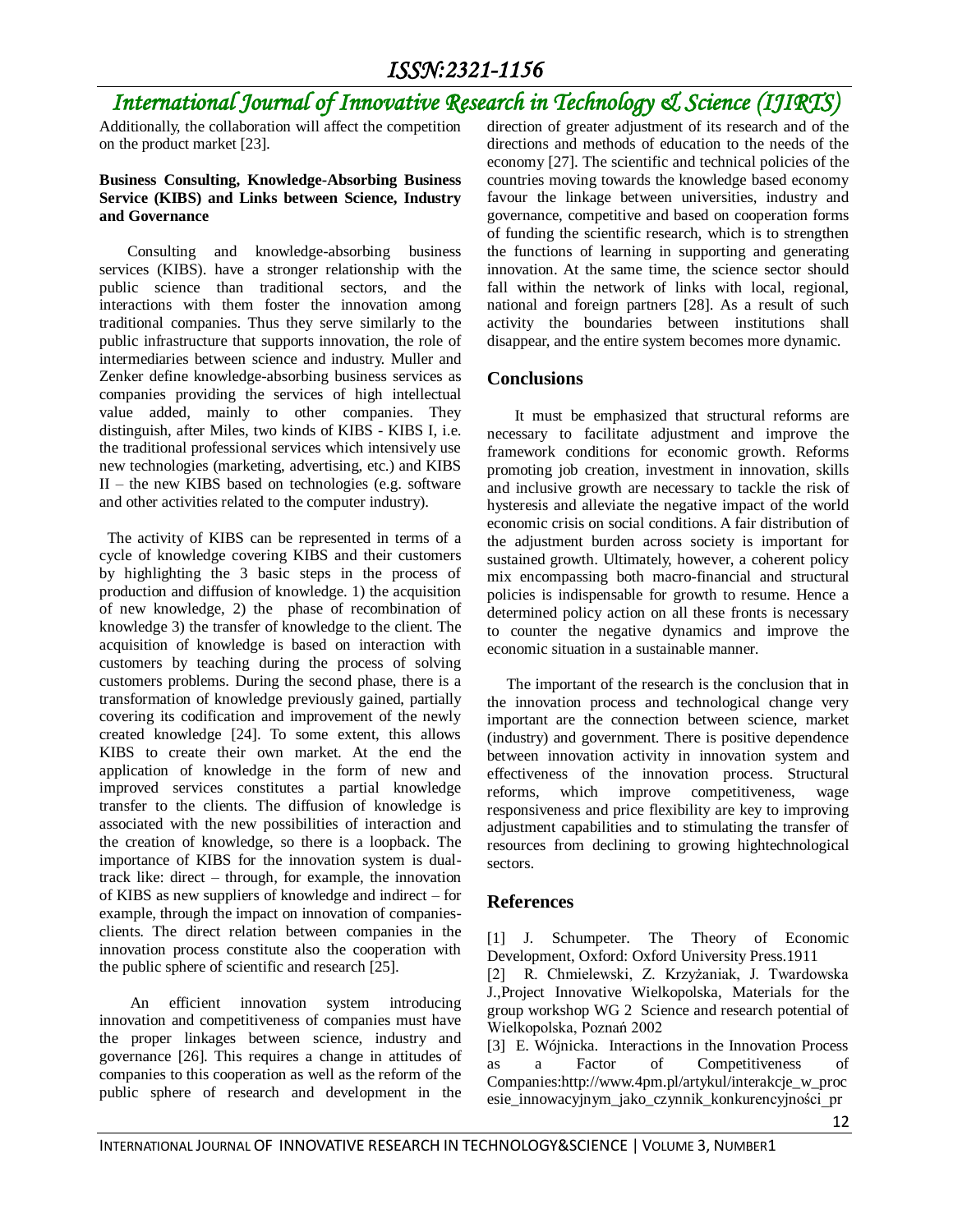# *International Journal of Innovative Research in Technology & Science (IJIRTS)*

zedsiebiorstw\_czesc\_1-37-54.html retrived January 15, 2009.

[4] R.S. Axelrod, N.J. Vig., and M.A. Schreurs M. The European Union as an Environmental Governance System in: R.S.Axelrod, D.L.Downie, N.J.Vig (Editors), The Global Environment: Institutions, Law, and Policy, CQ Press, a Division of Congressional Quarterly Inc. Washington, D.C 2005; A.M.Freeman III Economics, Incentives, and Environmental Policy, in: N.J.Vig and M.E.Kraft, Edited by, Environmental Policy: New Directions for the Twenty-First Century, CQ Press, a Division of Congressional Quarterly Inc. Washington, D.C. 2003; J. Faure and J. Lefevre Compliance with Global Environmental Policy, in: R.S.Axelrod, D.L.Downie, N.J.Vig (Editors), The Global Environment: Institutions, Law, and Policy, CQ Press, a Division of Congressional Quarterly Inc. Washington, D.C. 2003.

[5] R.R.Nelson (ed.). Government and Technical Progress: A Cross-Industry Analysis. New York: Pergamon.1982; K.Pavitt. Sectoral Patterns of Technical Change: Towards a Theory and a Taxonomy, Research Policy, 1984, 13, pp. 343-73; J. Dunning (ed).. Regions, Globalisation & the Knowledge-Based Economy. Oxford: Oxford University Press. 2000.

[6] E. Wójnicka. Interactions in the Innovation Process as a Factor of Competitiveness of Companies:http://www.4pm.pl/artykul/interakcje\_w\_proc esie innowacyjnym jako czynnik konkurencyjności pr zedsiebiorstw\_czesc\_1-37-54.html retrived January 15, 2009.

[7] E. Wójnicka. Interactions in the Innovation Process as a Factor of Competitiveness of Companies:http://www.4pm.pl/artykul/interakcje\_w\_proc esie innowacyjnym jako czynnik konkurencyjności pr zedsiebiorstw\_czesc\_1-37-54.html.retrived January 15, 2009.

[8] EIMS European Commission 1995.

[9] P. Cooke**.** Regional Innovation Systems: Competitive Regulation in the New Europe, Geoforum, 1992, 23, pp. 365-382.

[10] Economic Bulletin, 2002.

[11] B. Ohlin. Interregional and International Trade, Harvard Business Press, Cambridge 1993.

[12] B. Ohlin. Interregional and International Trade, Harvard Business Press, Cambridge 1993.

[13] A. Acharya. "Norm Subsidiarity and Regional Orders: Sevreignty, Regionalismn, and Rule-Making in the Third World"*,* International Studies *Quarterly Journal of the International Studies Association*, Volume .55, Number 1, March. 2011

[14] C Freeman. Technology Policy and Economic Performance: Lessons from Japan. London: Pinter 1987. C. Freeman . Japan, a New System of Innovation. In G. Dosi, Freeman, C., Nelson R.R., Silverberg G., & Soete L., (eds.), Technical Change and Economic Theory. London: Pinter 1988, pp. 31-54

[15] B.B. Huges. and M.T. Irfan Assessing Strategies for Reducing Global Poverty, In Reuveny and W.R. Thompson Edited by "North and South in the World Political Economy"*,* Blackwell Publishing Ltd., Malden USA, Oxford UK, Carlton Victoria Australia.2008

[16] E. Wójnicka. Interactions in the Innovation Process as a Factor of Competitiveness of Companies:http://www.4pm.pl/artykul/interakcje\_w\_proc esie innowacyjnym jako czynnik konkurencyjności pr zedsiebiorstw\_czesc\_1-37-54.html retrived January 15, 2009.

[17] Confederation of British Industry (CBI), 2001.

[18] E. Wójnicka. Interactions in the Innovation Process as a Factor of Competitiveness of Companies:http://www.4pm.pl/artykul/interakcje\_w\_proc esie\_innowacyjnym\_jako\_czynnik\_konkurencyjności\_pr zedsiebiorstw\_czesc\_1-37-54.html retrived January 15, 2009.

[19] SEC 1428 final Volume 1, Commission Staff Working Paper Executive Summary of the Impact Assessment Accompanying the Communication from the Commission "Horizon 2020 – The Framework Programme for Research and Innovation", Brussels, 30.11.2011.

[20] SEC 1428 final Volume 1, Commission Staff Working Paper Executive Summary of the Impact Assessment Accompanying the Communication from the Commission "Horizon 2020 – The Framework Programme for Research and Innovation", Brussels, 30.11.2011.

[21] E. Wójnicka. Interactions in the Innovation Process as a Factor of Competitiveness of Companies:http://www.4pm.pl/artykul/interakcje\_w\_proc esie\_innowacyjnym\_jako\_czynnik\_konkurencyjności\_pr zedsiebiorstw\_czesc\_1-37-54.html,retrived January 15, 2009.

[22] E. Wójnicka. Interactions in the Innovation Process as a Factor of Competitiveness of Companies:http://www.4pm.pl/artykul/interakcje\_w\_proc esie innowacyjnym jako czynnik konkurencyjności pr zedsiebiorstw\_czesc\_1-37-54.html retrived January 15, 2009.

[23]. E. Wójnicka. Interactions in the Innovation Process as a Factor of Competitiveness of Companies:http://www.4pm.pl/artykul/interakcje\_w\_proc esie\_innowacyjnym\_jako\_czynnik\_konkurencyjności\_pr zedsiebiorstw\_czesc\_1-37-54.html,retrived January 15, 2009.

[24] R.R.Nelson (ed.). Government and Technical Progress: A Cross-Industry Analysis. New York: Pergamon.1982; K.Pavitt. Sectoral Patterns of Technical Change: Towards a Theory and a Taxonomy, Research Policy, 1984, 13, pp. 343-73; J. Dunning (ed).. Regions,